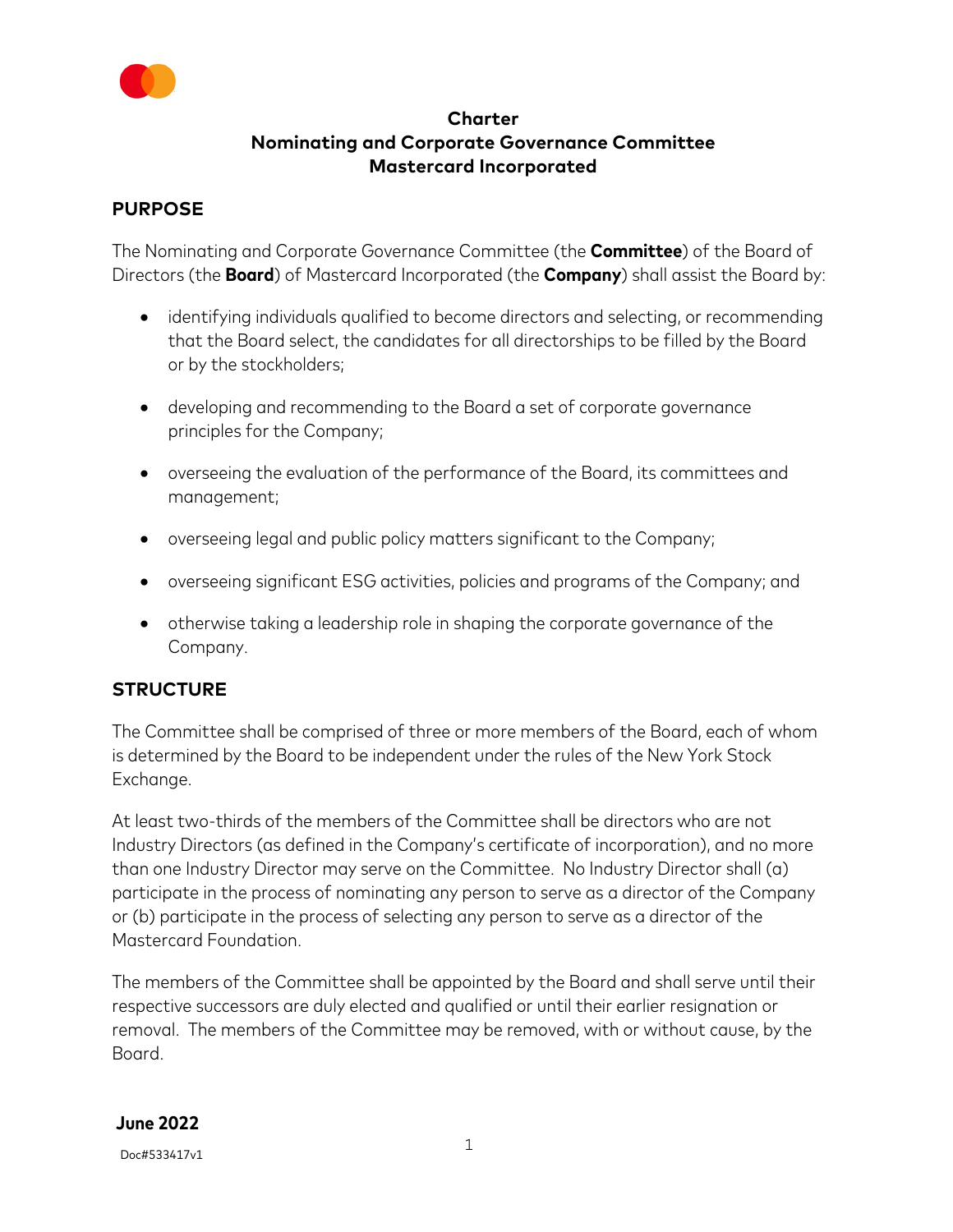Unless a Chairperson is elected by the Board, the members of the Committee shall designate a Chairperson by majority vote of the full Committee membership. The Committee Chairperson shall be entitled to cast a vote to resolve any ties. The Committee Chairperson will chair all regular sessions of the Committee and, in consultation with members of management and/or the Committee, set the agenda for Committee meetings. In the absence of the Committee Chairperson, the Committee shall select another member to preside.

The Committee may form subcommittees for any purpose that the Committee deems appropriate and may delegate to such subcommittees such power and authority as the Committee deems appropriate.

# **RESOURCES**

The Committee, in discharging its oversight role, may study or investigate any matter of interest or concern that the Committee deems appropriate and shall have the sole authority to engage and terminate any search firm to be used to identify director candidates, independent counsel and other advisors as it determines necessary or appropriate to carry out its duties, including the authority to approve the fees payable to such firms or advisors and any other terms of retention.

The Company shall provide appropriate funding, as determined by the Committee, for any advisors that the Committee chooses to engage, as well as funding for the payment of ordinary Committee administrative expenses that are necessary and appropriate in carrying out its duties.

The Committee shall report regularly to the Board on its meetings and discussions. The Committee shall review with the Board significant issues that arise at Committee meetings. The report may be an oral report given by the Committee Chairperson or other Committee member.

The Committee shall maintain minutes or other records of meetings and activities of the Committee.

# **MEETINGS**

The Committee shall meet at least two times annually, or more frequently as circumstances dictate. The Chairperson of the Board or any member of the Committee may call meetings of the Committee. Advance notice of Committee meetings shall be given as required by the certificate of incorporation and by-laws of the Company for meetings of the Board.

All non-management directors that are not members of the Committee may attend meetings of the Committee but may not vote. The Committee may also appoint nonmanagement directors as non-voting advisors to the Committee. Additionally, the

# **June 2022**

Doc#533417v1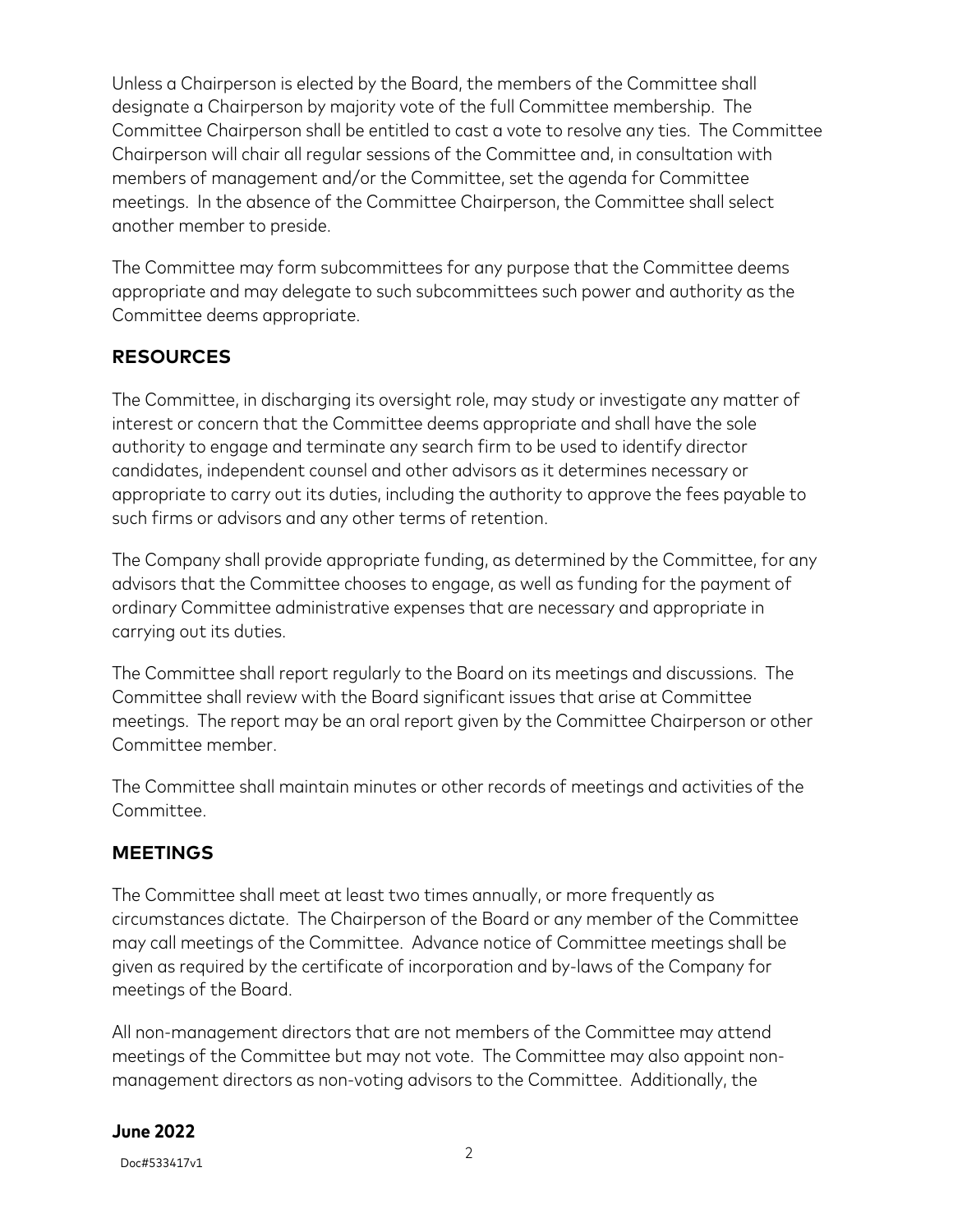Committee may invite to its meetings any director, member of management or others as it deems appropriate to assist it in carrying out its responsibilities.

A majority of the Committee shall constitute a quorum for the transaction of business, and the act of a majority of those present at any meeting at which there is a quorum shall be the act of the Committee.

# **RESPONSIBILITIES AND DUTIES**

The following are the duties the Committee will undertake in carrying out its responsibilities. The Committee may carry out additional duties and adopt additional policies and procedures as needed. The Committee shall also assume additional duties and responsibilities delegated to it by the Board from time to time.

### *Board Selection, Composition and Evaluation*

- 1. Establish criteria for the selection of directors to serve on the Board in accordance with the Company's certificate of incorporation and by-laws.
- 2. Identify and select (or recommend that the Board select) individuals believed to be qualified as candidates to serve on the Board or to be re-elected to the Board for all directorships to be filled by the Board or by the stockholders at an annual or special meeting. In selecting or recommending candidates for membership on the Board or reelection to the Board, the Committee shall ensure that candidates satisfy the director eligibility requirements set forth in the certificate of incorporation and by-laws of the Company, and shall conduct all necessary and appropriate inquiries into the backgrounds and qualifications of candidates.
- 3. As part of its process, the Committee shall also take into account all factors it considers appropriate which may include strength of character, maturity of judgment, experience, expertise/knowledge, diversity, the extent to which the candidate would fill a present need on the Board, questions of independence and conflicts of interest, director tenure, and the retirement of Board members, including term limits, retirement age and director performance.
- 4. In recommending candidates for membership on the Board, the Committee shall consider written recommendations for Board candidates submitted by stockholders to the Committee in accordance with the Company's policy as set forth in the proxy statement.
- 5. To the extent practicable and subject to the Board's fiduciary duties, foster diversity on the Board when nominating directors for election or re-election (other than the Chief Executive Officer) by taking into account the factors set out in the Corporate Governance Guidelines (**Guidelines**).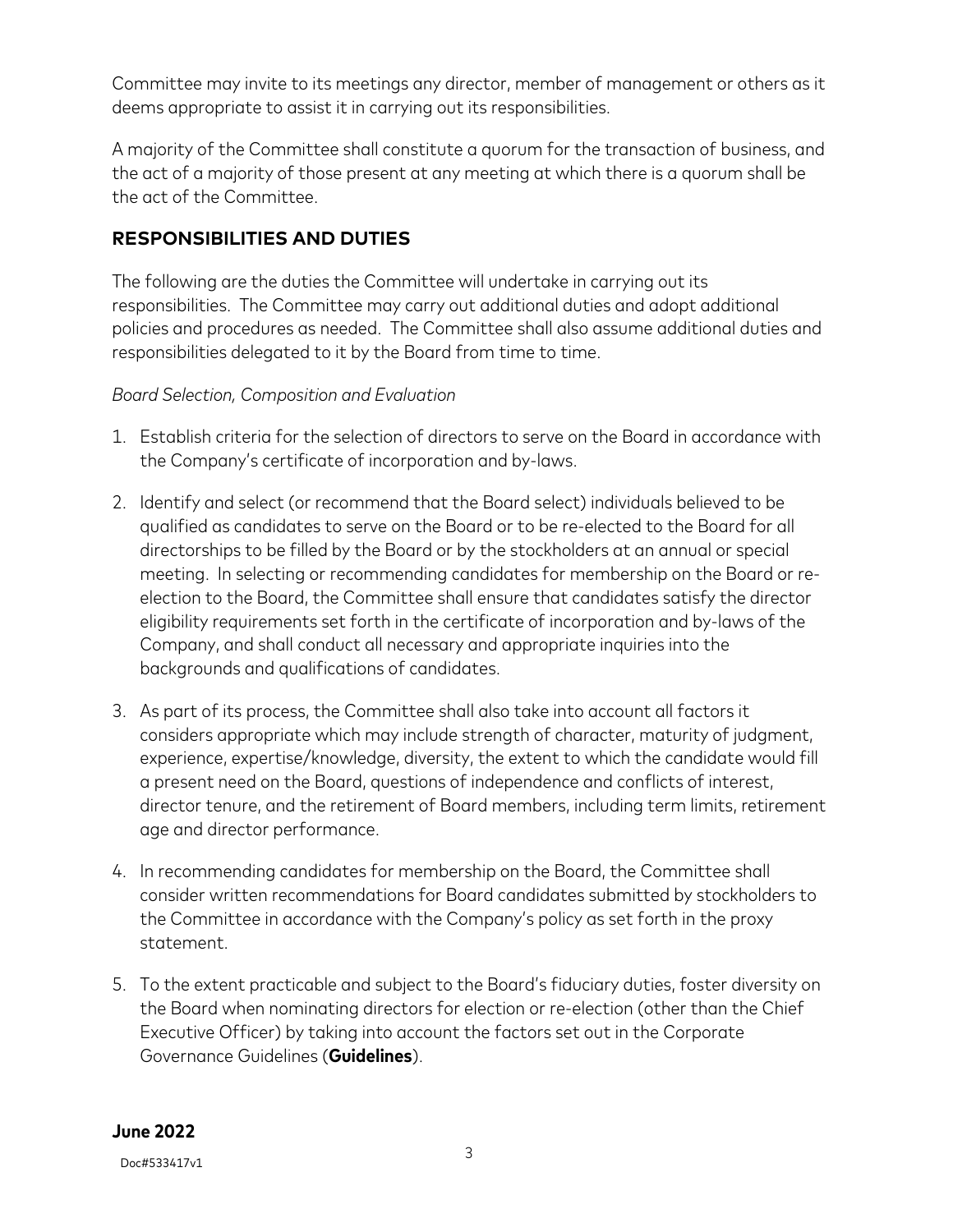- 6. Review and make recommendations, as the Committee deems appropriate, regarding the composition and size of the Board, consistent with the certificate of incorporation and by-laws and the Guidelines.
- 7. Oversee the evaluation of, at least annually, and as circumstances otherwise dictate, the Board and the relevant committees of the Board.
- 8. Assess and make a recommendation to the Board regarding the appropriateness of a director continuing to serve on the Board where such director submits his or her offer to resign under the conditions described in the Guidelines.

### *Committee Selection and Composition and Evaluation*

- 9. Recommend directors to serve on, and chair, each of the committees of the Board, giving consideration to the criteria for committee service set forth in the charter for such committee, as well as to any other factors the Committee deems relevant, and where appropriate, make recommendations regarding the periodic removal from, or rotation of directors among, the committees and impose any term limitations of service on any Board committee.
- 10. Establish, monitor and recommend the purpose, structure and operations of the various committees of the Board and the qualifications and criteria for membership on each committee of the Board.
- 11. Periodically review the charter, composition and performance of each committee of the Board and make recommendations to the Board for the creation or elimination of Board committees.

#### *Corporate Governance*

- 12. Consider the adequacy of the certificate of incorporation and by-laws of the Company and Mastercard International Incorporated and recommend to the Board, as conditions dictate, that it propose amendments to the certificate of incorporation and by-laws, as applicable, for consideration by the stockholders.
- 13. Oversee risks related to the Company's governance structure and processes.
- 14. Keep abreast of developments with regard to corporate governance, review periodically the Guidelines and make recommendations to the Board in light of such developments as may be appropriate.
- 15. Provide new directors with an appropriate orientation program and suggest a continuing education program for current directors.
- 16. Provide input and perspective from time to time with respect to the desired profile for the Chief Executive Officer role.

#### **June 2022**